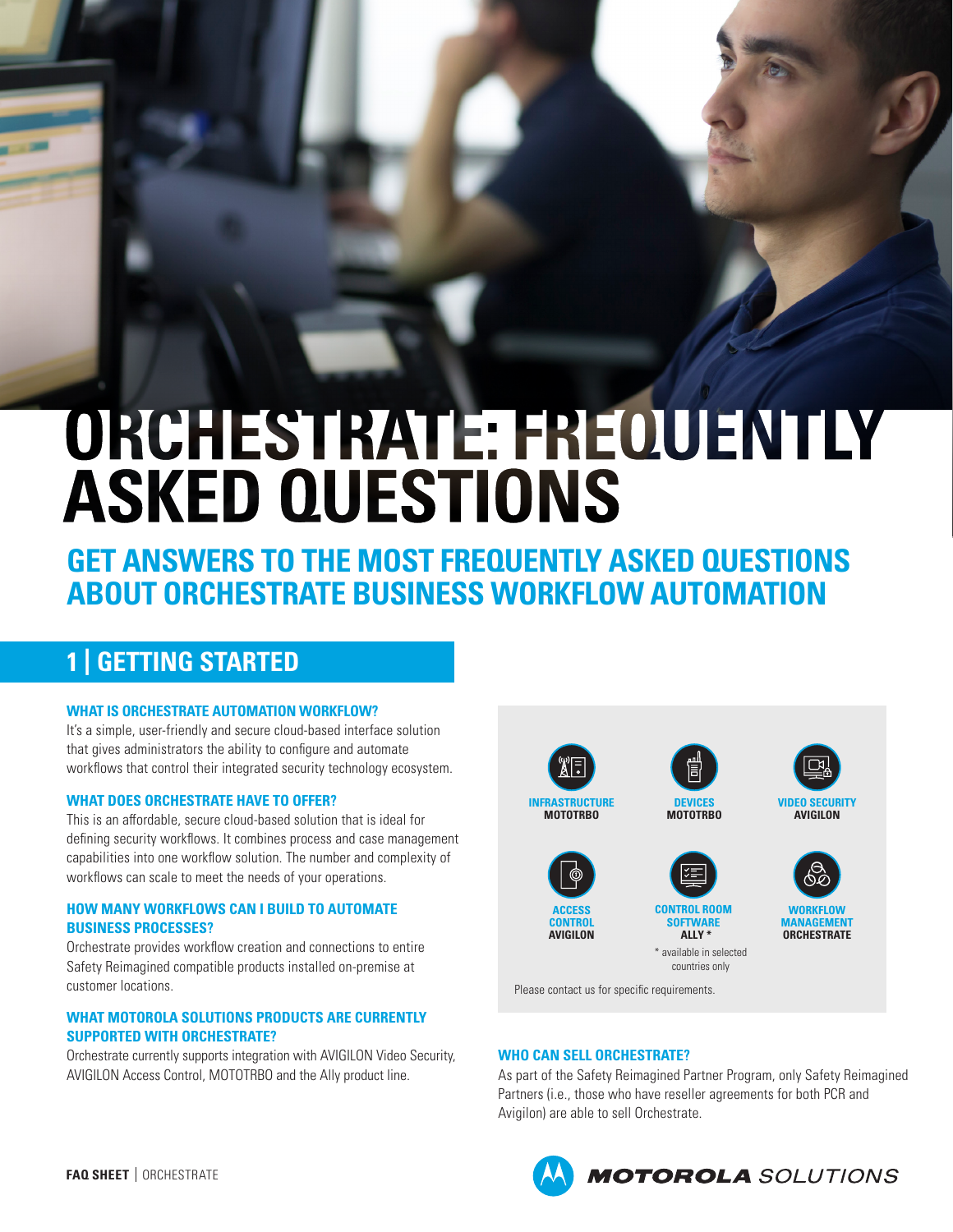#### **WHO IS CONSIDERED A "USER" IN ORCHESTRATE?**

A "user" is anyone with access to the Orchestrate workflow automation tool on cloud service — authorized users. This includes administrators and workflow administrators who have access to the service. Users in your account are tracked on the Admin tab of the portal. Administrators can create rule-based, automated workflows between their technology sleeves to enhance efficiency as well as improve response times, effectiveness and overall safety.

Orchestrate was developed to be intuitive and consumer-friendly with a simple drag-and-drop user interface. This allows a user to simply set up workflows to address their situation and policies. A user is someone who understands the Safety Reimagined

environment workflows, the policies and governance of the workflows, and understands the operations of the workflows. Orchestrate's ease of use allows security operators to build and maintain workflows themselves, without requiring IT department support.

#### **HOW IS ORCHESTRATE DIFFERENT FROM COMPETITIVE PRODUCTS?**

Orchestrate delivers the power of true integration through the Safety Reimagined ecosystem. Unlike competitors' products, Orchestrate's powerful platform integrates Motorola Solutions' MOTOTRBO radio system, the power of Avigilon cameras, access control and analytics, and our Ally incident and records management software suite.

### **2 | OTHER COMMON QUESTIONS**

#### **WHERE DO I STORE MY BUSINESS DATA?**

Orchestrate operates on a secure-cloud connection and is considered a system of interaction/transactions and not a system of records, so this solution is not generally used for the storage of business data.

#### **IS ORCHESTRATE BUSINESS WORKFLOW AUTOMATION ON CLOUD SECURE?**

Yes, the cloud is designed to ensure your data is fully protected. Working around-the-clock, organizations monitor the threat landscape and provide real-time system patches. Highly redundant, geographically-isolated data centers and network infrastructure provide the availability and resiliency vital to your operations.

#### **WHERE CAN I FIND MORE INFORMATION ABOUT SAFETY REIMAGINED AND ORCHESTRATE SOLUTIONS?**

Orchestrate is now part of the Safety Reimagined ecosystem. Please feel free to access more information by visiting **[motorolasolutions.com/safetyreimagined](http://www.motorolasolutions.com/safetyreimagined)**

#### **WHERE IS ORCHESTRATE AVAILABLE IN ASIA PACIFIC?**

Currently, Orchestrate is launched in Australia and New Zealand. However our teams are actively working to assess the availability of Orchestrate for other markets in Asia Pacific. If Orchestrate is desired in your country, please contact your Motorola Solutions' representative for further information.